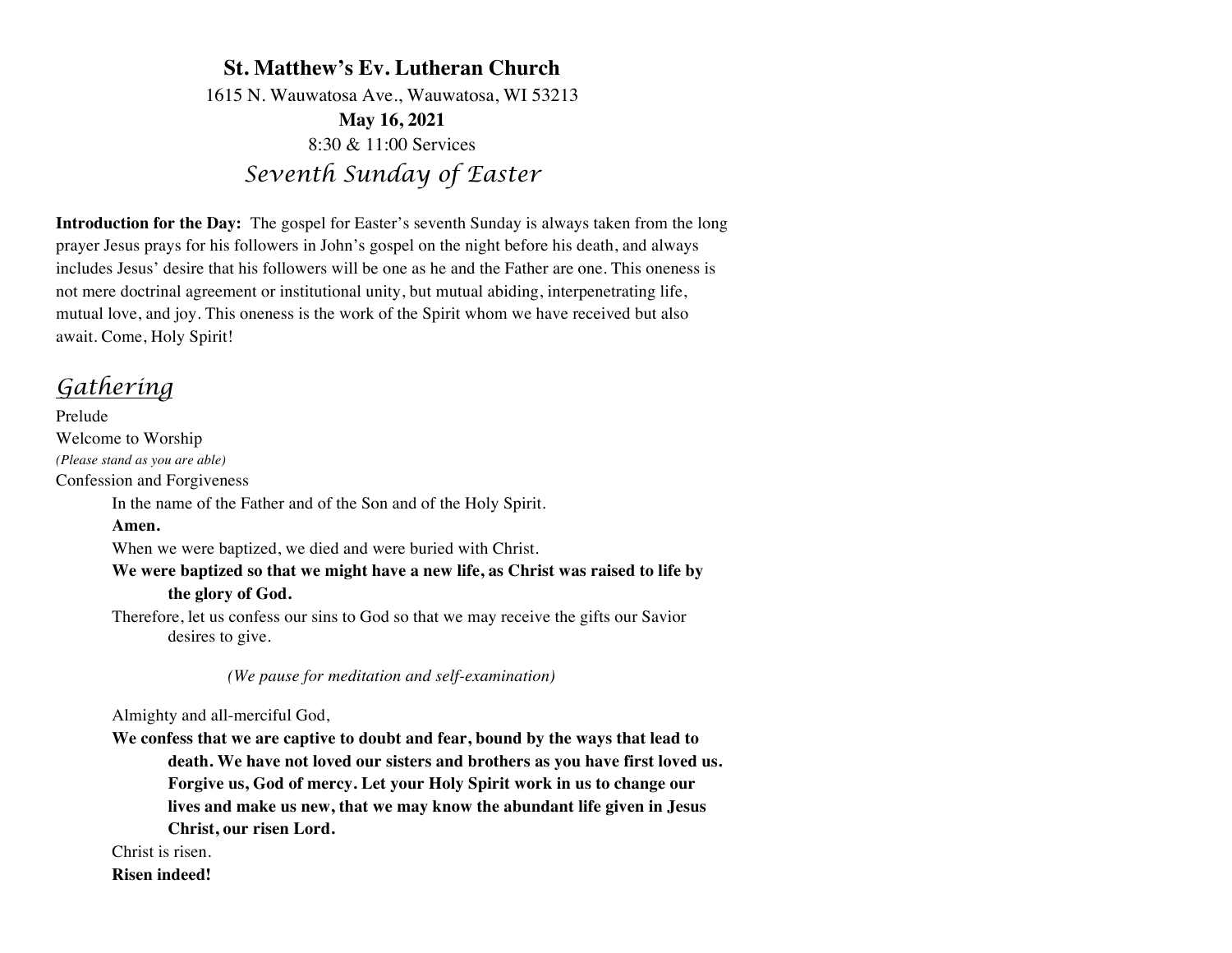In this is love, not that we loved God but that God loved us and sent the Son to atone for our sins. In the name of Jesus Christ, I announce to you that your sins are forgiven. Let the perfect love of God cast out fear, fill you with joy, and inspire you to live for others.

**Amen.**

## Gathering Song **#392 Alleluia! Sing to Jesus** [Stanza 2]

Please meditate on the hymn text.

*Alleluia! Not as orphans are we left in sorrow now; Alleluia! He is near us; faith believed, nor questions how. Though the cloud from sight received him when the forty days were o'er, Shall our hearts forget his promise: "I am with you evermore"?*

Text: Williams C. Dix, 1837-1898, alt. Music: Rowland H. Prichard, 1811-1887. Tune: Hyfrydol 87 87D.

Opening Litany for the Seventh Sunday of Easter & Apostolic Greeting

The Lord is Risen!

### **He is risen indeed!**

The Lord is near to those who journey forward in faith.

# **Guard and protect us as we seek to deepen our faith.**

The Lord is near to those who trust in him at all times.

# **Guard and protect us as we face difficulties.**

The Lord is near to all those in his care.

# **Guard and protect us as we live as your loved ones here on this earth.**

The grace of our risen Savior, the love of God, and the communion of the Holy Spirit be with you all.

# **And also with you.**

Prayer of the Day

Let us pray. Gracious and glorious God, you have chosen us as your own, and by the powerful name of Christ you protect us from evil. By your Spirit transform us and your beloved world, that we may find our joy in your Son, Jesus Christ, our Savior and Lord, who lives and reigns with you and the Holy Spirit, one God, now and forever.

# **Amen.**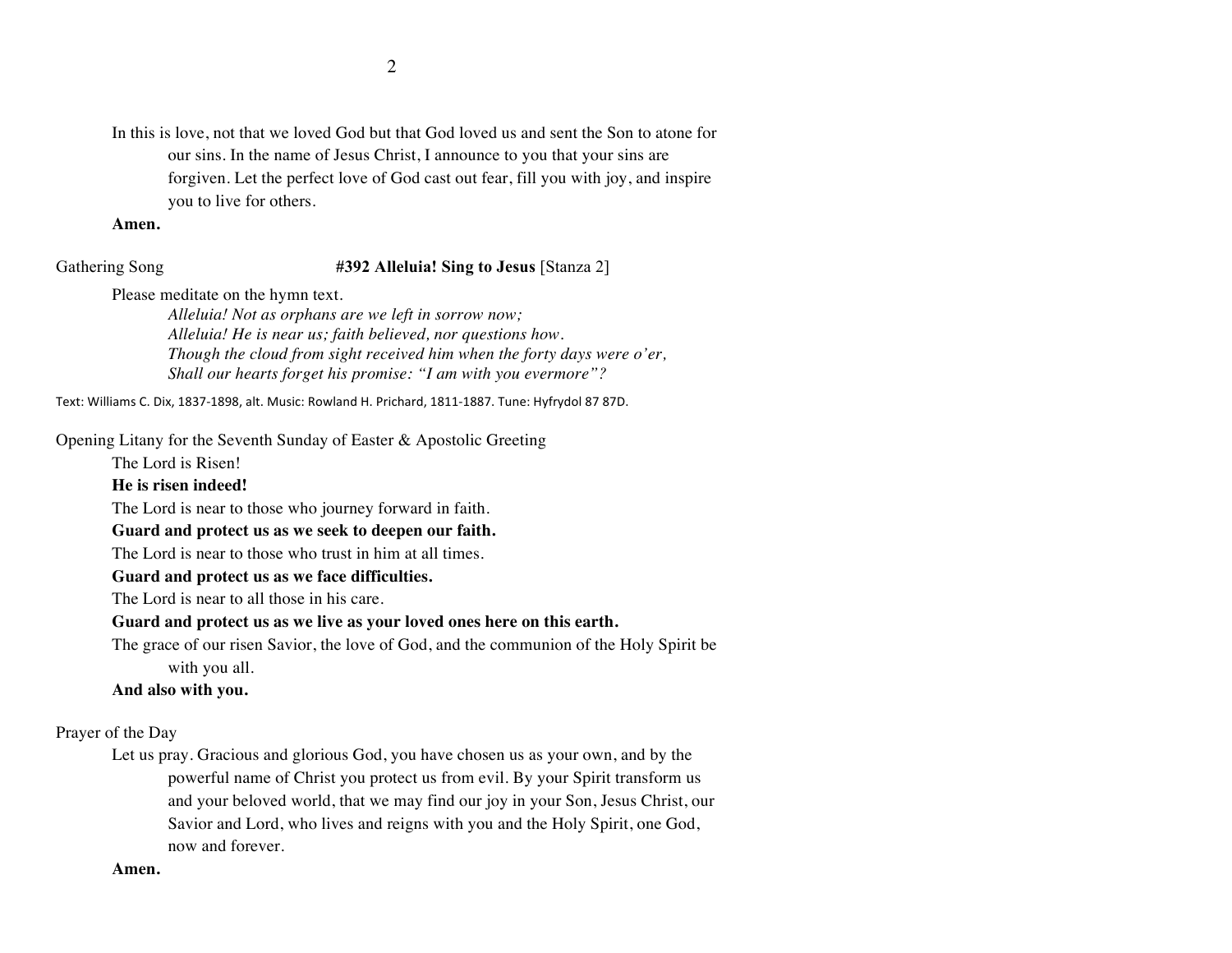# *Word*

*(Please be seated)*

## Reading 1 John 5:9-13

*God has borne witness to the gift of eternal life in Jesus Christ. Whoever believes in the Son of God believes in the witness of God and has the promise of eternal life.*

A reading from  $1<sup>st</sup>$  John, Chapter 5.

If we receive human testimony, the testimony of God is greater; for this is the testimony of God that he has testified to his Son. Those who believe in the Son of God have the testimony in their hearts. Those who do not believe in God have made him a liar by not believing in the testimony that God has given concerning his Son. And this is the testimony: God gave us eternal life, and this life is in his Son. Whoever has the Son has life; whoever does not have the Son of God does not have life. I write these things to you who believe in the name of the Son of God, so that you may

know that you have eternal life.

Word of God, word of life. **Thanks be to God.**

Psalm Psalm 1, Read Responsively

*The LORD knows the way of the righteous. (Ps. 1:6)*

Let us read responsively from Psalm 1.

- Happy are they who have not walked in the counsel of the wicked, nor lingered in the way of sinners, nor sat in the seats of the scornful!
- **Their delight is in the law of the LORD, and they meditate on God's teaching day and night.**
- They are like trees planted by streams of water, bearing fruit in due season, with leaves that do not wither; everything they do shall prosper.

# **It is not so with the wicked; they are like chaff which the wind blows away.**

Therefore, the wicked shall not stand upright when judgment comes, nor the sinner in the council of the righteous.

**For the LORD knows the way of the righteous, but the way of the wicked shall be destroyed.**

Word of God, word of life. **Thanks be to God.**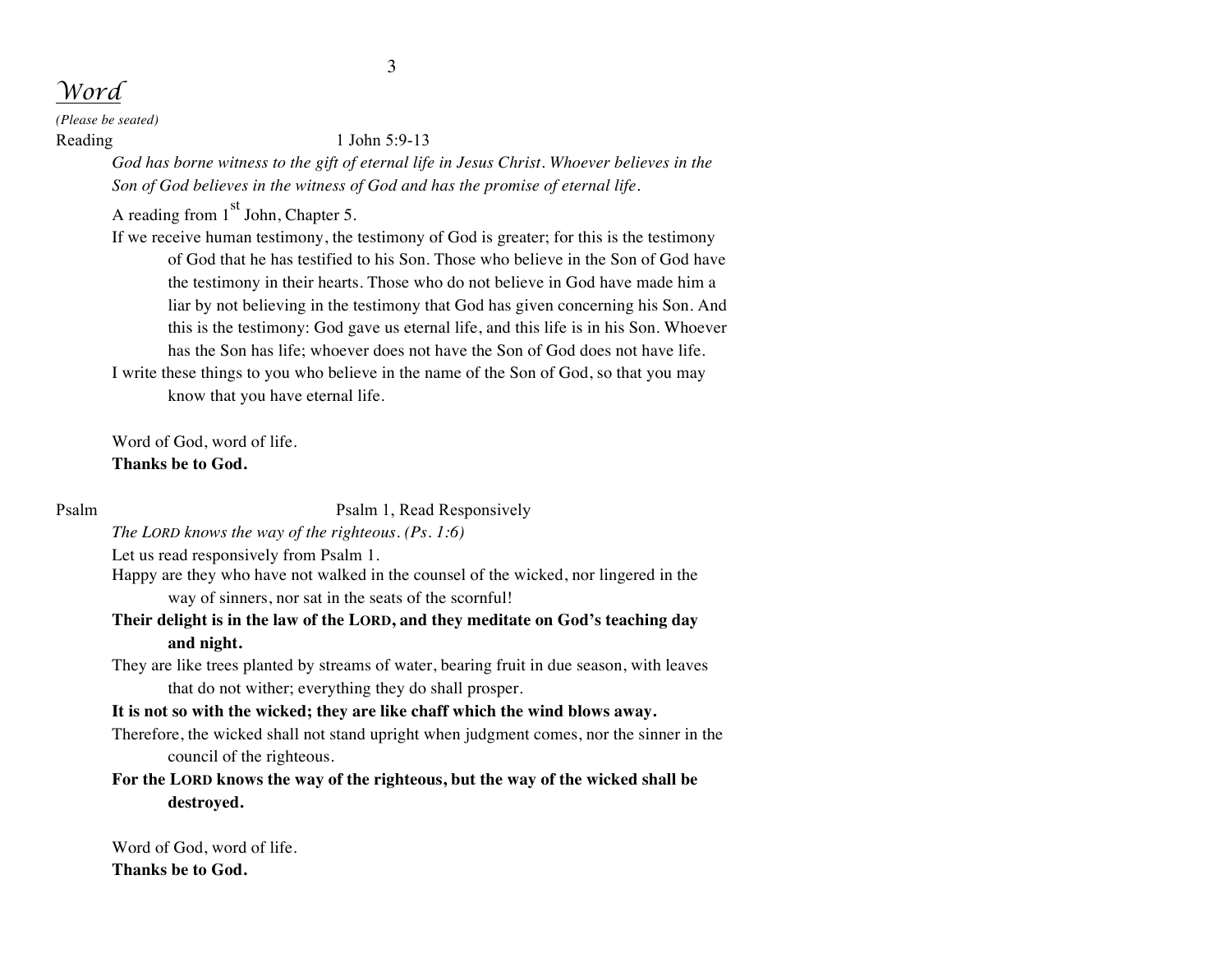### Gospel John 17:6-19

*In this reading the church hears Jesus' words on the night before his death—his prayer for his disciples and for all who would believe in him through their words.*

The holy gospel according to John, the  $17<sup>th</sup>$  chapter.

- [Jesus prayed:] "I have made your name known to those whom you gave me from the world. They were yours, and you gave them to me, and they have kept your word. Now they know that everything you have given me is from you; for the words that you gave to me I have given to them, and they have received them and know in truth that I came from you; and they have believed that you sent me. I am asking on their behalf; I am not asking on behalf of the world, but on behalf of those whom you gave me, because they are yours. All mine are yours, and yours are mine; and I have been glorified in them.
- And now I am no longer in the world, but they are in the world, and I am coming to you. Holy Father, protect them in your name that you have given me, so that they may be one, as we are one. While I was with them, I protected them in your name that you have given me. I guarded them, and not one of them was lost except the one destined to be lost, so that the scripture might be fulfilled.
- But now I am coming to you, and I speak these things in the world so that they may have my joy made complete in themselves. I have given them your word, and the world has hated them because they do not belong to the world, just as I do not belong to the world. I am not asking you to take them out of the world, but I ask you to protect them from the evil one. They do not belong to the world, just as I do not belong to the world.
- Sanctify them in the truth; your word is truth. As you have sent me into the world, so I have sent them into the world. And for their sakes I sanctify myself, so that they also may be sanctified in truth."

Word of God, word of life. **Thanks be to God.**

4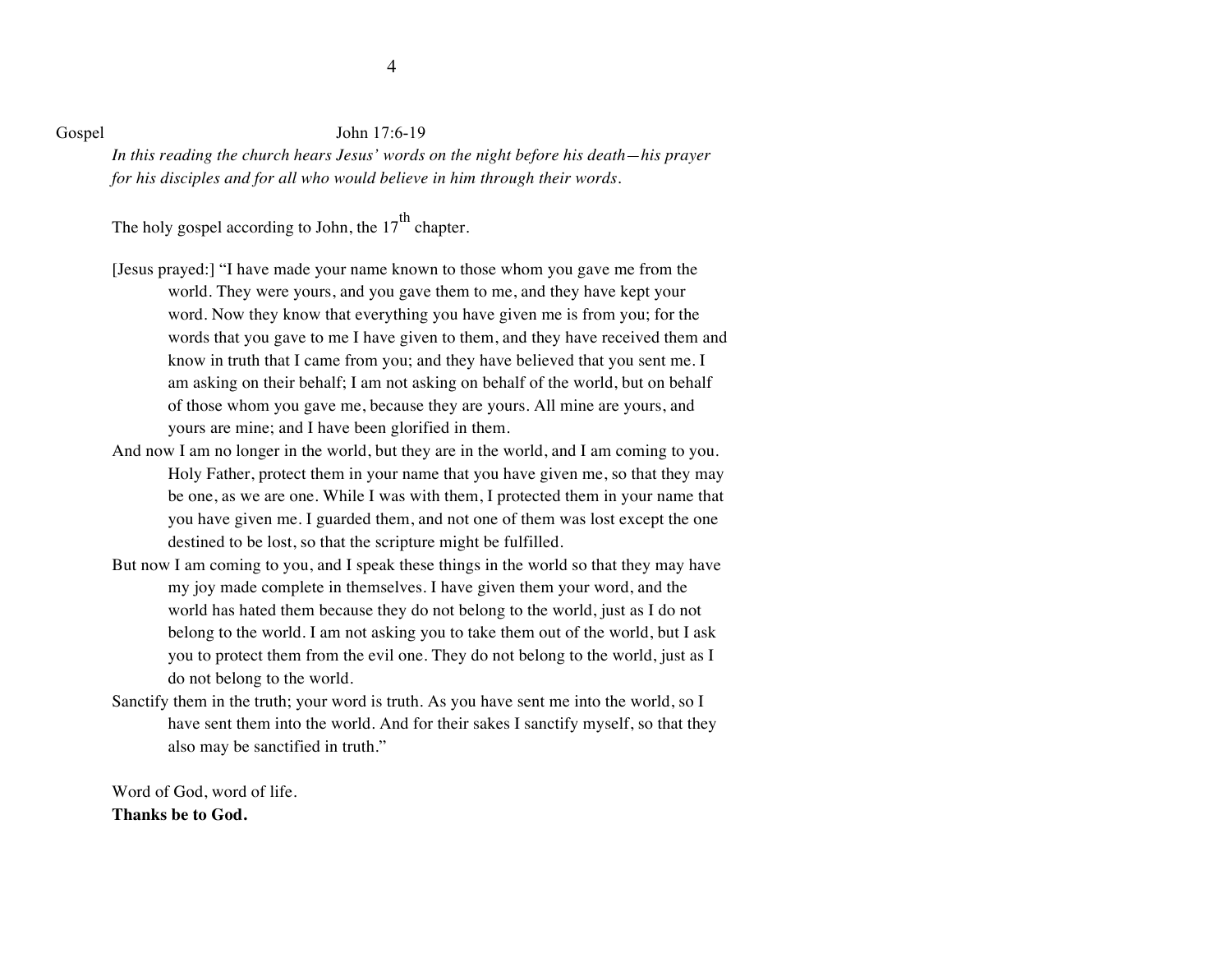## Acclamation **#393 A Hymn of Glory Let Us Sing** [Stanza 5]

Please meditate on the hymn text. *O risen Christ, ascended Lord, all praise to you let earth accord: Alleluia! Alleluia! You are, while endless ages run, with Father and with Spirit one. Alleluia! Alleluia! Alleluia, alleluia, alleluia!*

Text: Bede, 673-735; tr. LBW. Text Copyright © 1998 LBW, admin Augsburg Fortress. Used with permission. OneLicense.net A-703603. Music: Geistliche Kirchengesänge, Köln, 1623. Tune: Lasst Uns Erfreuen, LM and Alleluias.

*(Please stand as you are able)* Reading Acts 1:15-17, 21-26

*In the days between Jesus' ascension and Pentecost, Peter oversees the process whereby one of the members of the community of believers is chosen to be the twelfth apostle, in order to fill the vacancy created by Judas's treachery and death.*

A reading from Acts, Chapter 1.

- In those days Peter stood up among the believers (together the crowd numbered about one hundred twenty persons) and said, "Friends, the scripture had to be fulfilled, which the Holy Spirit through David foretold concerning Judas, who became a guide for those who arrested Jesus—for he was numbered among us and was allotted his share in this ministry."
- So, one of the men who have accompanied us during all the time that the Lord Jesus went in and out among us, beginning from the baptism of John until the day when he was taken up from us—one of these must become a witness with us to his resurrection." So, they proposed two, Joseph called Barsabbas, who was also known as Justus, and Matthias. Then they prayed and said, "Lord, you know everyone's heart. Show us which one of these two you have chosen to take the place in this ministry and apostleship from which Judas turned aside to go to his own place." And they cast lots for them, and the lot fell on Matthias; and he was added to the eleven apostles.

Word of God, word of life. **Thanks be to God.**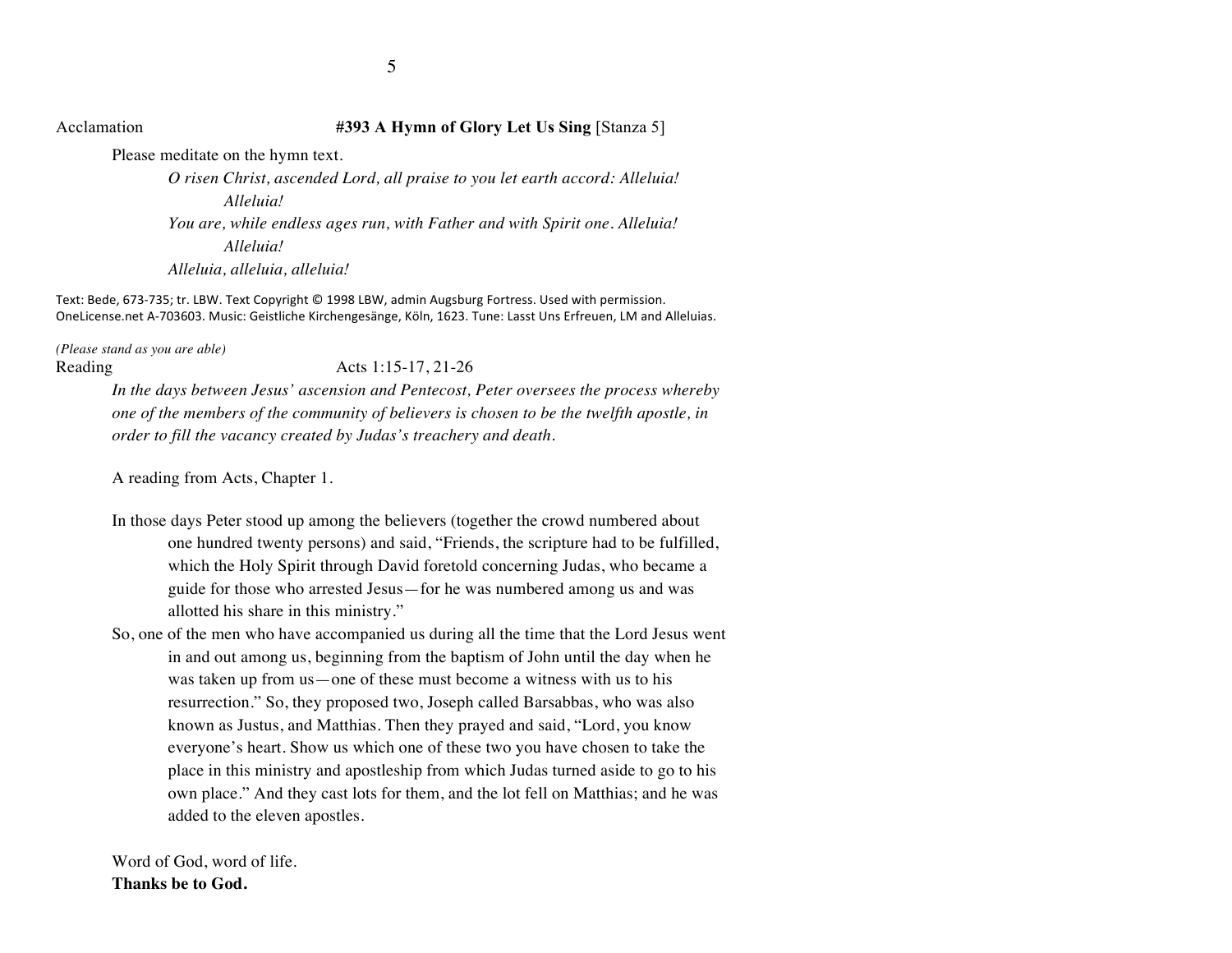*(Please be seated)*

### Sermon Pastor Sheila Rawn

### Hymn of the Day **#420 By All Your Saints** [Stanza 12]

Please meditate on the hymn text.

*Lord, your abiding presence directs the wondrous choice; The lot falls to Matthias, the faithful now rejoice. May we as true apostles your holy church defend, And by your parting promise be with us to the end.*

Text: Horatio Bolton Nelson, 1823-1913, alt. Tune: Aurelia 76 76D. Music: Samuel S. Wesley, 1810-1876.

*(Please stand as you are able)* Profession of Faith Nicene Creed **We believe in one God, the Father, the Almighty, maker of heaven and earth, of all that is, seen and unseen.**

> **We believe in one Lord, Jesus Christ, the only Son of God, eternally begotten of the Father, God from God, Light from Light, true God from true God, begotten, not made, of one Being with the Father; through him all things were made. For us and for our salvation he came down from heaven, was incarnate of the Holy Spirit and the virgin Mary and became truly human. For our sake he was crucified under Pontius Pilate; he suffered death and was buried. On the third day he rose again in accordance with the scriptures; he ascended into heaven and is seated at the right hand of the Father. He will come again in glory to judge the living and the dead, and his kingdom will have no end.**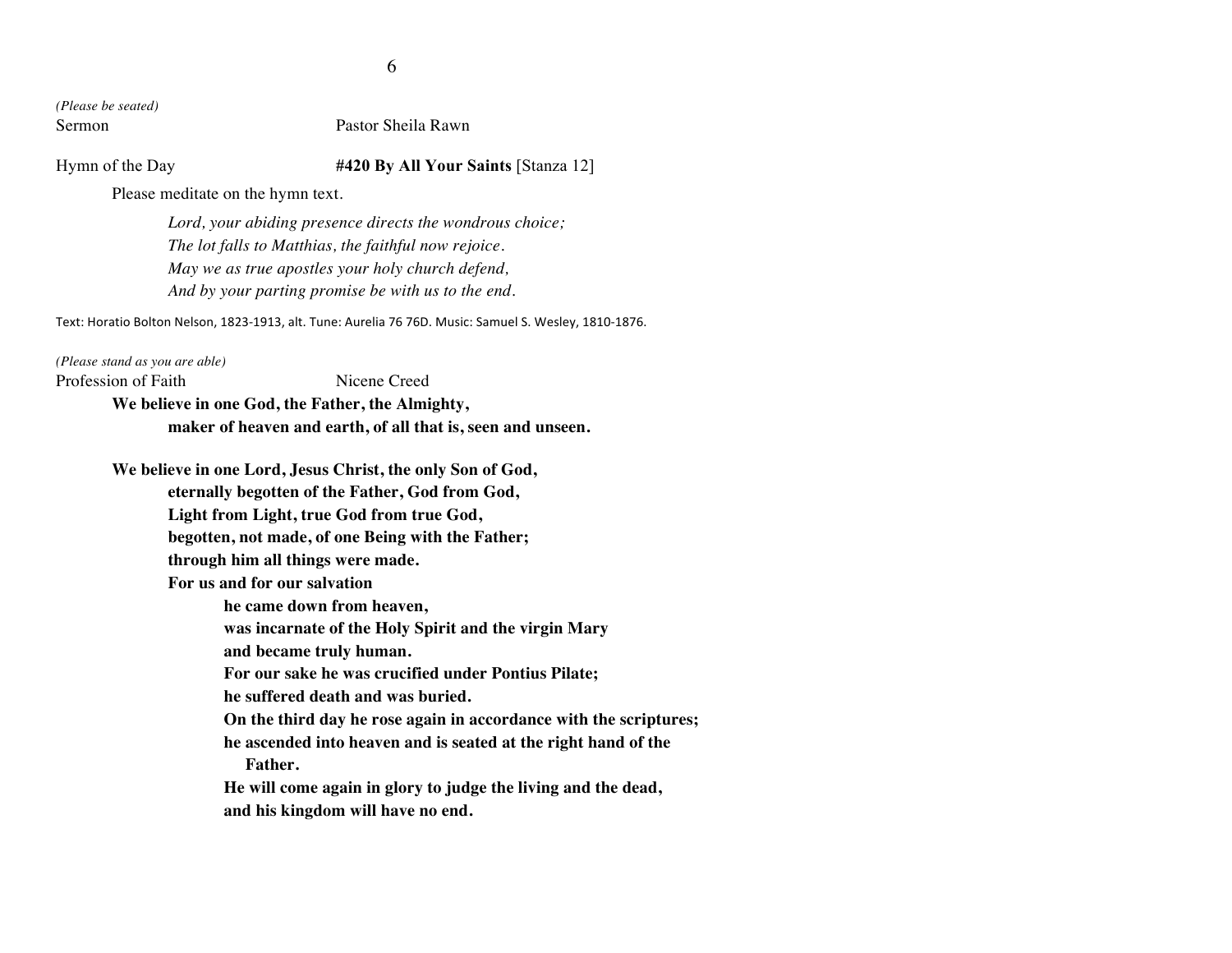**We believe in the Holy Spirit, the Lord, the giver of life, who proceeds from the Father and the Son, who with the Father and the Son is worshiped and glorified, who has spoken through the prophets. We believe in one holy catholic and apostolic church. We acknowledge one baptism for the forgiveness of sins. We look for the resurrection of the dead, and the life of the world to come. Amen.**

### Prayers of Intercession

Alive in the risen Christ by the power of the Holy Spirit, we bring our prayers before God who promises to hear us and answer in steadfast love.

...We pray to the Lord.

**Lord, hear our prayer.**

In the hope of new life in Christ, we raise our prayers to you, trusting in your neverending goodness and mercy; through Jesus Christ our Lord.

### **Amen.**

The Peace of Christ

Jesus said: "Peace I leave with you; my peace I give to you. Do not let your hearts be troubled." The peace of the risen Lord be with you always.

### **And also with you.**

# *Meal*

Musical Offering [5-26-2019-Video] *Peace I Give You* by Craig Courtney Senior Choir

# Offertory Prayer

Let us pray. God of love, you call us beloved children and welcome us to your table. Receive our lives and the gifts we offer. Abide with us and send us in service to a suffering world; for the sake of your beloved Child, Jesus Christ.

**Amen.**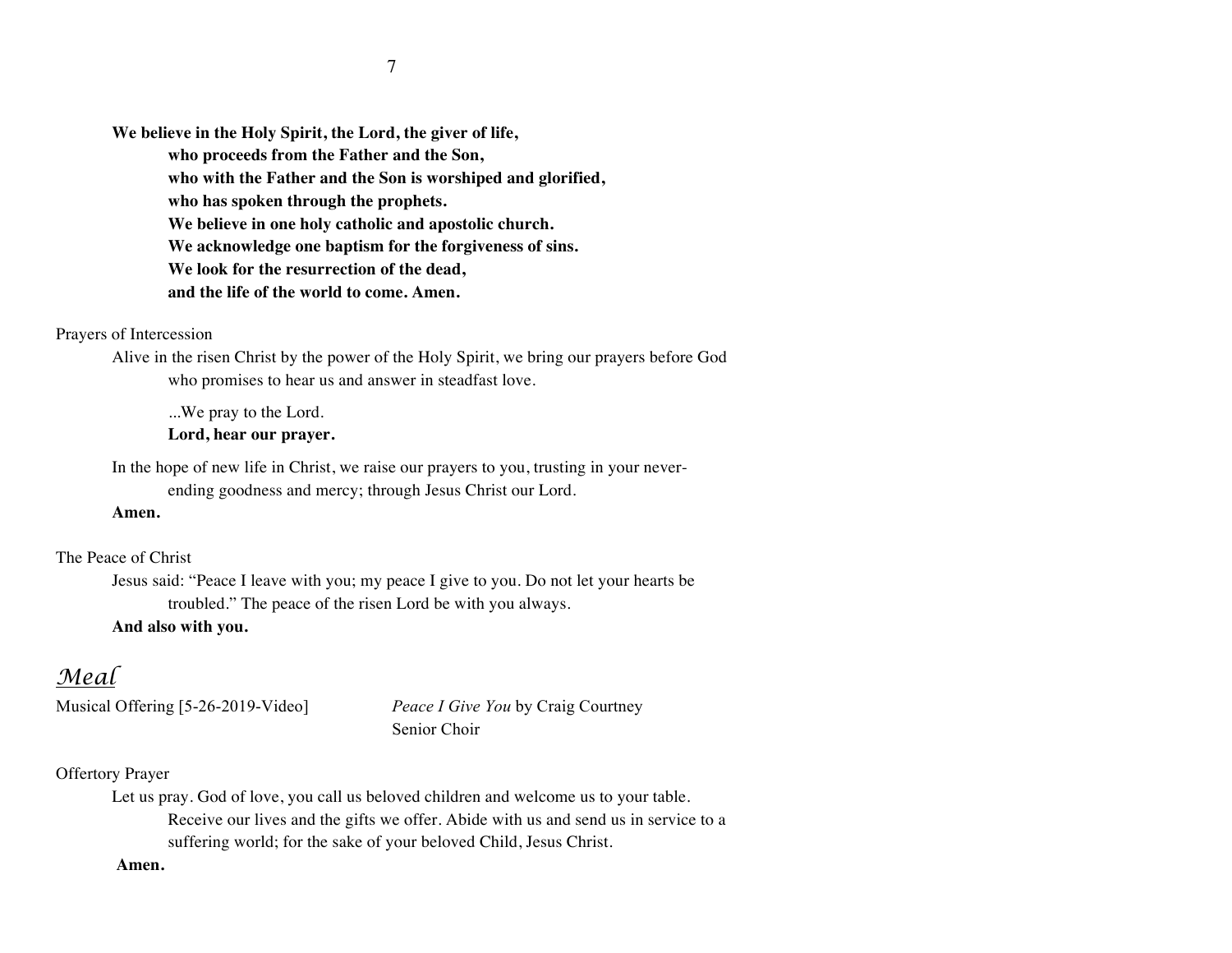The Great Thanksgiving

The Lord be with you. **And also with you.** Lift up your hearts. **We lift them to the Lord.** Let us give thanks to the Lord our God. **It is right to give our thanks and praise**

Eucharistic Prayer

Lord's Prayer

Gathered into one by the Holy Spirit, let us pray as Jesus taught us.

**Our Father in heaven, hallowed be your name,** 

**your kingdom come, your will be done,** 

**on earth as in heaven.**

**Give us today our daily bread.** 

**Forgive us our sins** 

**as we forgive those who sin against us.** 

**Save us from the time of trial and deliver us from evil.**

**For the kingdom, the power,** 

**and the glory are yours, now and forever. Amen.**

*(Please be seated)*

# *Healing Liturgy*

Jesus said: 'Come to me, all you that are weary and are carrying heavy burdens, and I will give you rest.'

### **Look upon us with mercy and bless us with your healing Spirit.**

Bring us comfort amid pain, light to illuminate our darkness,

**And strengthen us in our journey.**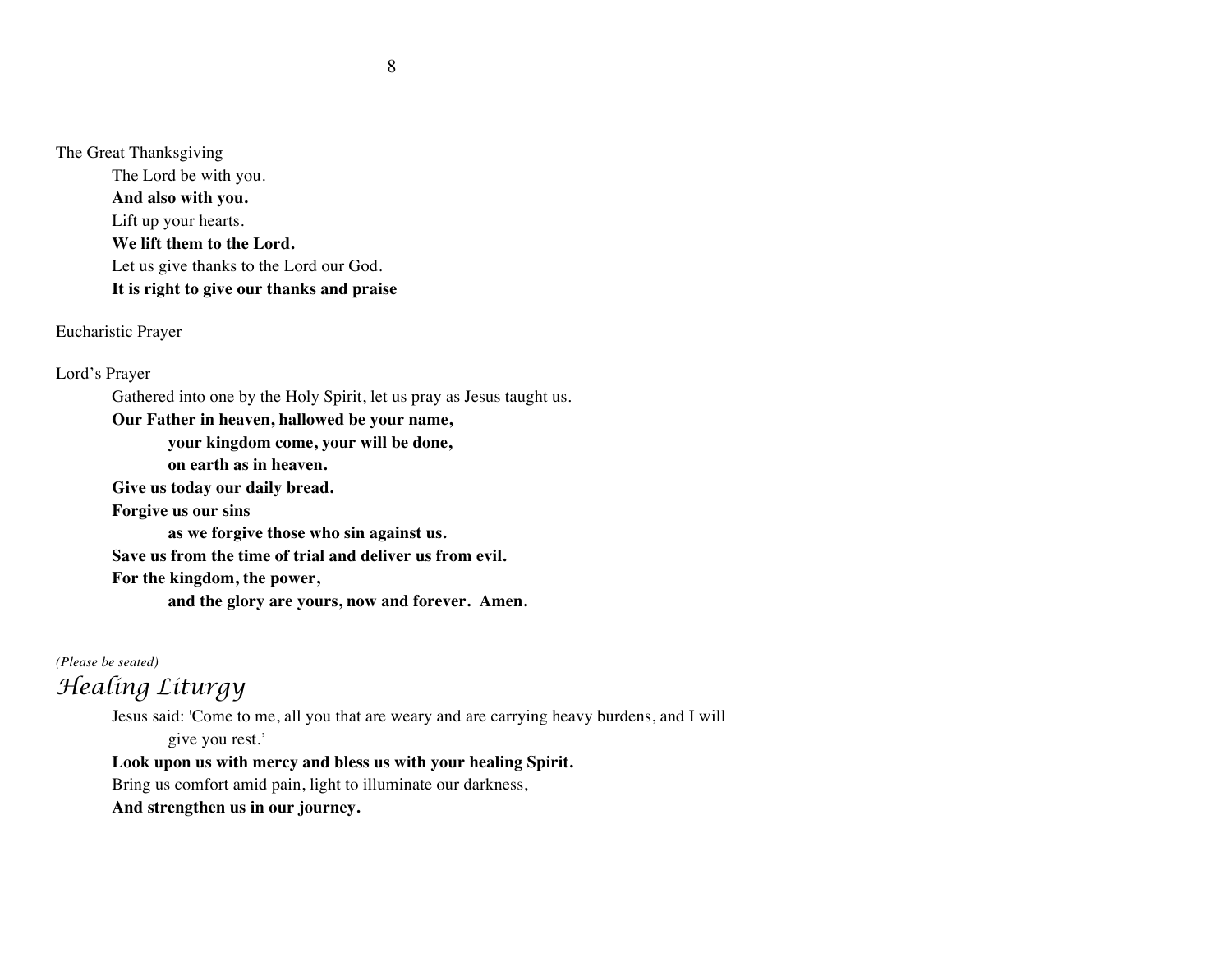Pastoral Prayer - Prayer for the Sick and Weary

God of hope and healing,

- Be with those whose bodies burn with fever, rage with pain, struggle for breath, crave addictive substances.
- Be with those whose minds and emotions face the wait of a diagnosis, wrestle with the choices for treatment, adapt to a life altered by chronic illness, recover from abuse, push against the encroaching clouds of dementia.
- Be with those whose spirits are exhausted, doubt the existence of love, struggle with depression, stare into the face of death.
- **Cool the fever, bring balm to pain, ease the fight for air, adapt the body for new ways to move, calm the cravings, build trust in your everlasting love and care.**

God of all,

### **hear our prayer.**

Pastoral Prayer - Prayer for the Caregiver

God of comfort and strength,

- Be with those whose backs ache with the weight of lifting, whose hands are raw from the constant washing, whose eyes close frequently from lack of sleep, whose bodies feel broken and weary.
- Be with those whose anxiety runs high, whose thoughts do not go beyond the next moment, whose tears have flowed until there are no more, whose patience has worn thin, whose minds and emotions have become fragile.
- Be with those whose spirit is exhausted by the many demands, doubt the existence of love, questions the fairness of life, stare into the reality of losing a loved one to death.
- **Soothe the body and ease the pain. Calm the anxiety and fear. Build trust in your everlasting presence and love.**

God of all,

**hear our prayer.**